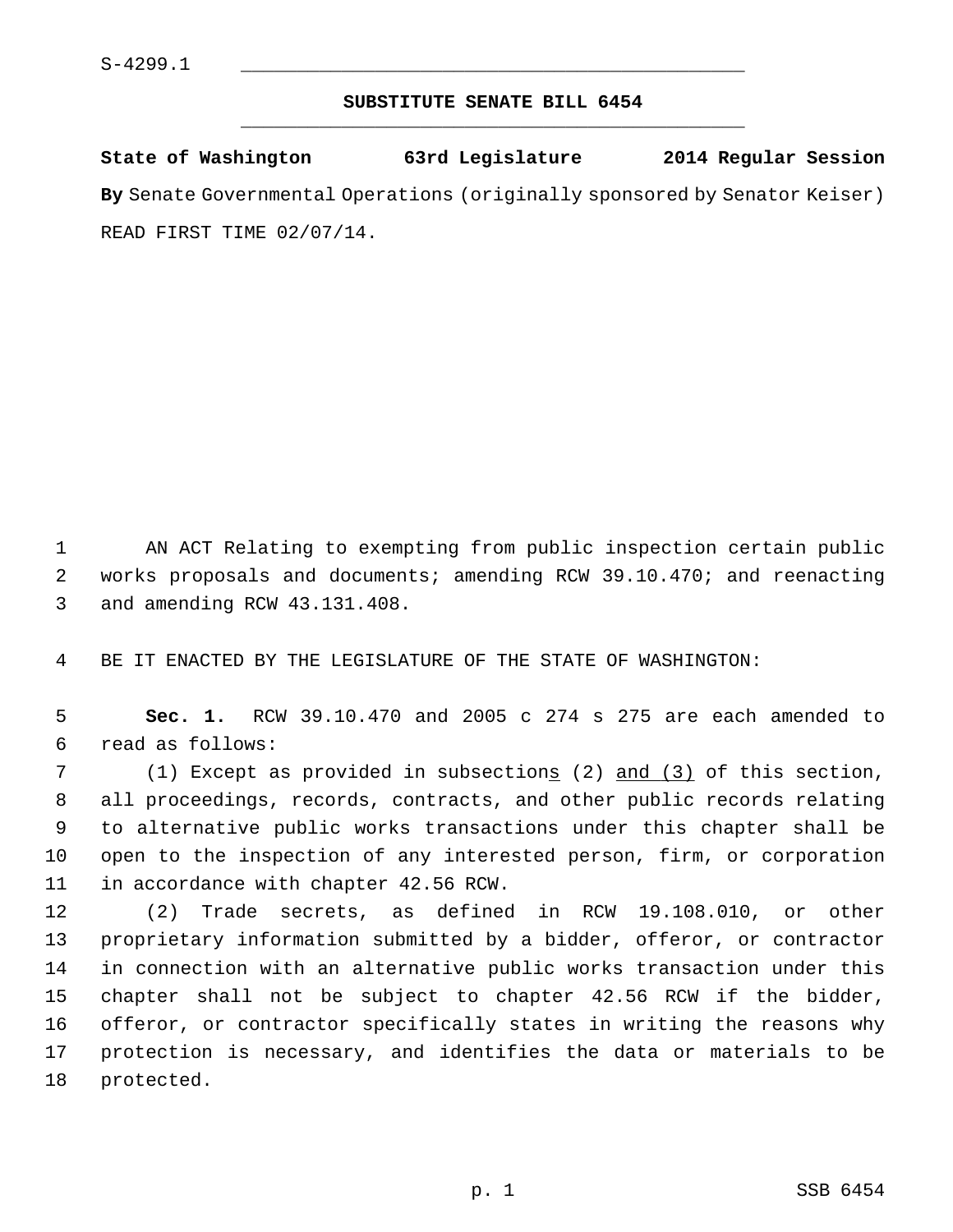1 (3) Proposals submitted by design-build finalists are exempt from 2 disclosure until the notification of the highest scoring finalist is 3 made in accordance with RCW 39.10.330(5) or the selection process is 4 terminated. 5 **Sec. 2.** RCW 43.131.408 and 2013 c 222 s 22 and 2013 c 186 s 2 are 6 each reenacted and amended to read as follows: 7 The following acts or parts of acts, as now existing or hereafter 8 amended, are each repealed, effective June 30, 2022: 9 (1) RCW 39.10.200 and 2010 1st sp.s. c 21 s 2, 2007 c 494 s 1, & 10 1994 c 132 s 1; 11 (2) RCW 39.10.210 and 2013 c 222 s 1, 2010 1st sp.s. c 36 s 6014, 12 2007 c 494 s 101, & 2005 c 469 s 3; 13 (3) RCW 39.10.220 and 2013 c 222 s 2, 2007 c 494 s 102, & 2005 c 14 377 s 1; 15 (4) RCW 39.10.230 and 2013 c 222 s 3, 2010 1st sp.s. c 21 s 3, 2009 16 c 75 s 1, 2007 c 494 s 103, & 2005 c 377 s 2; 17 (5) RCW 39.10.240 and 2013 c 222 s 4 & 2007 c 494 s 104; 18 (6) RCW 39.10.250 and 2013 c 222 s 5, 2009 c 75 s 2, & 2007 c 494 19 s 105; 20 (7) RCW 39.10.260 and 2013 c 222 s 6 & 2007 c 494 s 106; 21 (8) RCW 39.10.270 and 2013 c 222 s 7, 2009 c 75 s 3, & 2007 c 494 22 s 107; 23 (9) RCW 39.10.280 and 2013 c 222 s 8 & 2007 c 494 s 108; 24 (10) RCW 39.10.290 and 2007 c 494 s 109; 25 (11) RCW 39.10.300 and 2013 c 222 s 9, 2009 c 75 s 4, & 2007 c 494 26 s 201; 27 (12) RCW 39.10.320 and 2013 c 222 s 10, 2007 c 494 s 203, & 1994 c 28 132 s 7; 29 (13) RCW 39.10.330 and 2013 c 222 s 11, 2009 c 75 s 5, & 2007 c 494 30 s 204; 31 (14) RCW 39.10.340 and 2013 c 222 s 12 & 2007 c 494 s 301; 32 (15) RCW 39.10.350 and 2007 c 494 s 302; 33 (16) RCW 39.10.360 and 2013 c 222 s 13, 2009 c 75 s 6, & 2007 c 494 34 s 303; 35 (17) RCW 39.10.370 and 2007 c 494 s 304; 36 (18) RCW 39.10.380 and 2013 c 222 s 14 & 2007 c 494 s 305; 37 (19) RCW 39.10.385 and 2013 c 222 s 15 & 2010 c 163 s 1;